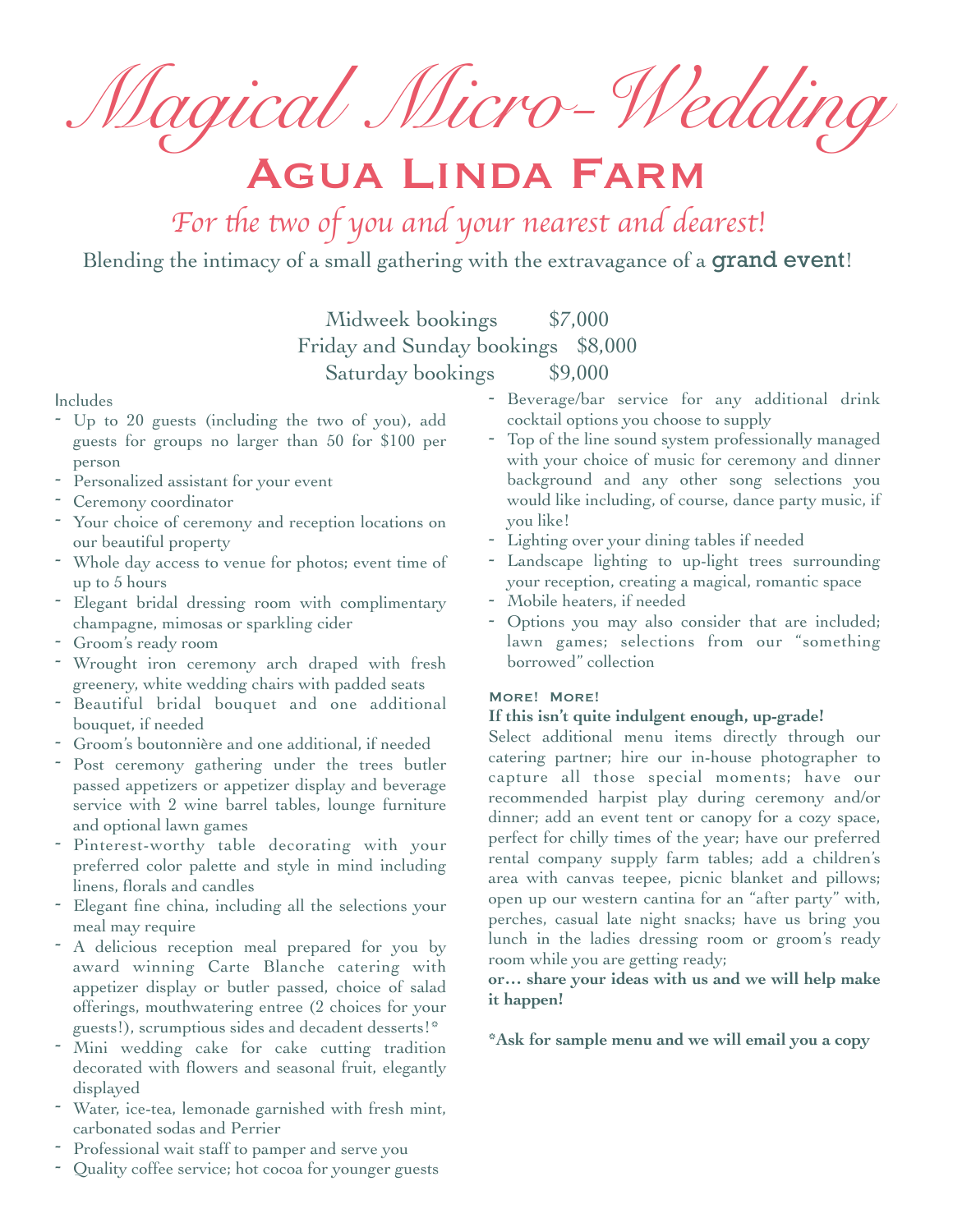| <b>Micro-Wedding Package</b><br>Up to 20 guests                                                         | Midweek bookings \$7,000<br><b>Friday and Sunday bookings</b><br>\$8,000<br>Saturday bookings \$9,000 | Venue on your day:<br>\$ |
|---------------------------------------------------------------------------------------------------------|-------------------------------------------------------------------------------------------------------|--------------------------|
| Liability Rider (Mandatory)                                                                             | Usually costs about \$100<br>(Link to Event Helper can be found on<br>Vender page of website)         | \$                       |
| Additional guests (max<br>headcount, 50)                                                                | \$100                                                                                                 |                          |
| 5 hour event time                                                                                       | included                                                                                              |                          |
| Use of venue for rehearsal,<br>ceremony and/or reception<br>(rehearsal time subject to<br>availability) | Included                                                                                              |                          |
| Exclusive whole day access to<br>property (9:30 AM until end of<br>event)                               | Included                                                                                              |                          |
| Choice of 2 bridal dressing<br>rooms                                                                    | Included                                                                                              |                          |
| Groom's Cantina                                                                                         | Included                                                                                              |                          |
| Use of up to 4 bathrooms for<br>guests (more needed for groups<br>of 150 or more - see up-grades)       | Included                                                                                              |                          |
| Unlimited visits to venue for<br>planning (must be scheduled and<br>subject to availability)            | Included                                                                                              |                          |
| Beer, wine and signature drink<br>service (you provide alcohol),<br>ice, glassware                      | Included                                                                                              |                          |
| Water, lemonade and Ice-T,<br>carbonated sodas, ice,<br>glassware                                       | Included                                                                                              |                          |
| Full sound/DJ service                                                                                   | Included                                                                                              |                          |
| Use of pool house/bar                                                                                   | Included                                                                                              |                          |
| Parking attendant                                                                                       | Included                                                                                              |                          |
| "Cafe" lights over reception area                                                                       | Included                                                                                              |                          |
| Wrought iron arch                                                                                       | Included                                                                                              |                          |
| Use of prep space for caterers                                                                          | Included                                                                                              |                          |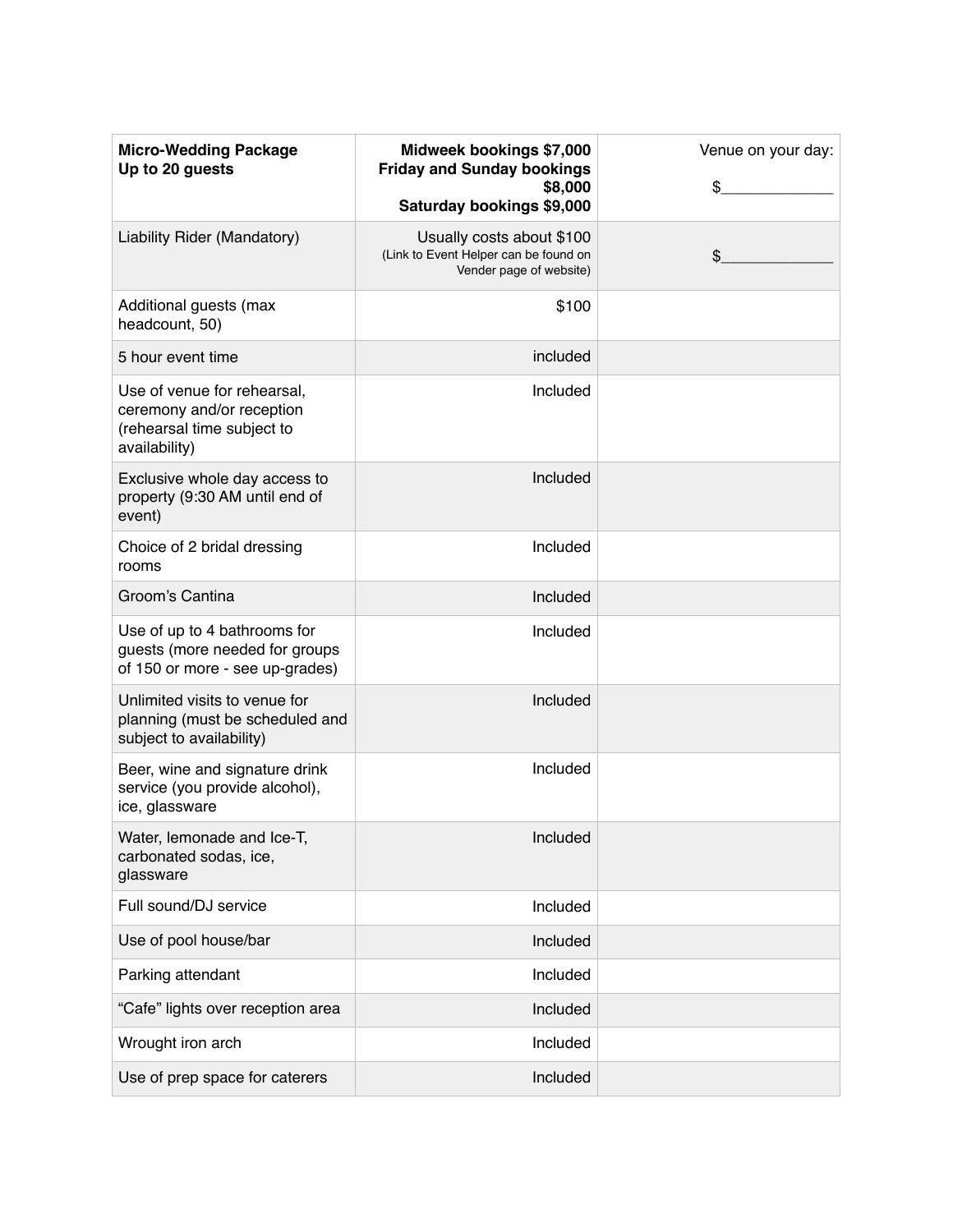| Decoration with your style in<br>mind                                                                                                   | Included    |  |
|-----------------------------------------------------------------------------------------------------------------------------------------|-------------|--|
| Basic set-up/clean-up                                                                                                                   | Included    |  |
| Tables for guests (60 " round or<br>8' rectangle, each seats ten)                                                                       | Included    |  |
| White resin chairs with padded<br>seat, one per guest                                                                                   | Included    |  |
| White or ivory cloth table linens<br>and napkins (many color options,<br>see pricing on website for<br>images)                          | Included    |  |
| Full service waitstaff for plated<br>service                                                                                            | Included    |  |
| Fine china, flatware, glassware                                                                                                         | Included    |  |
| Appetizer display or butler<br>passed, choice of salad<br>offerings, entree (2 choices),<br>sides (C'art Blanche Catering)              | Included    |  |
| Cake                                                                                                                                    | Included    |  |
| Coffee                                                                                                                                  | Included    |  |
| Landscape lighting                                                                                                                      | Included    |  |
| Bridal bouquet*                                                                                                                         | Included    |  |
| Bridesmaid bouquet*                                                                                                                     | Included    |  |
| 2 Boutonnières*                                                                                                                         | Included    |  |
| Table decor; linens, florals*,<br>candles                                                                                               | Included    |  |
| Set up and props for additional<br>needs including seat<br>assignments, gift table, guest<br>book table (client provides guest<br>book) | Included    |  |
| Additional florals, rentals                                                                                                             | prices vary |  |
| Overtime                                                                                                                                | \$400/hour  |  |

## **How the floral budget is calculated**

For the Agua Linda Farm Micro-Wedding package, the bridal bouquet, a bridesmaid bouquet, 2 boutonnieres and floral centerpieces are included. The way we are able to do this within the